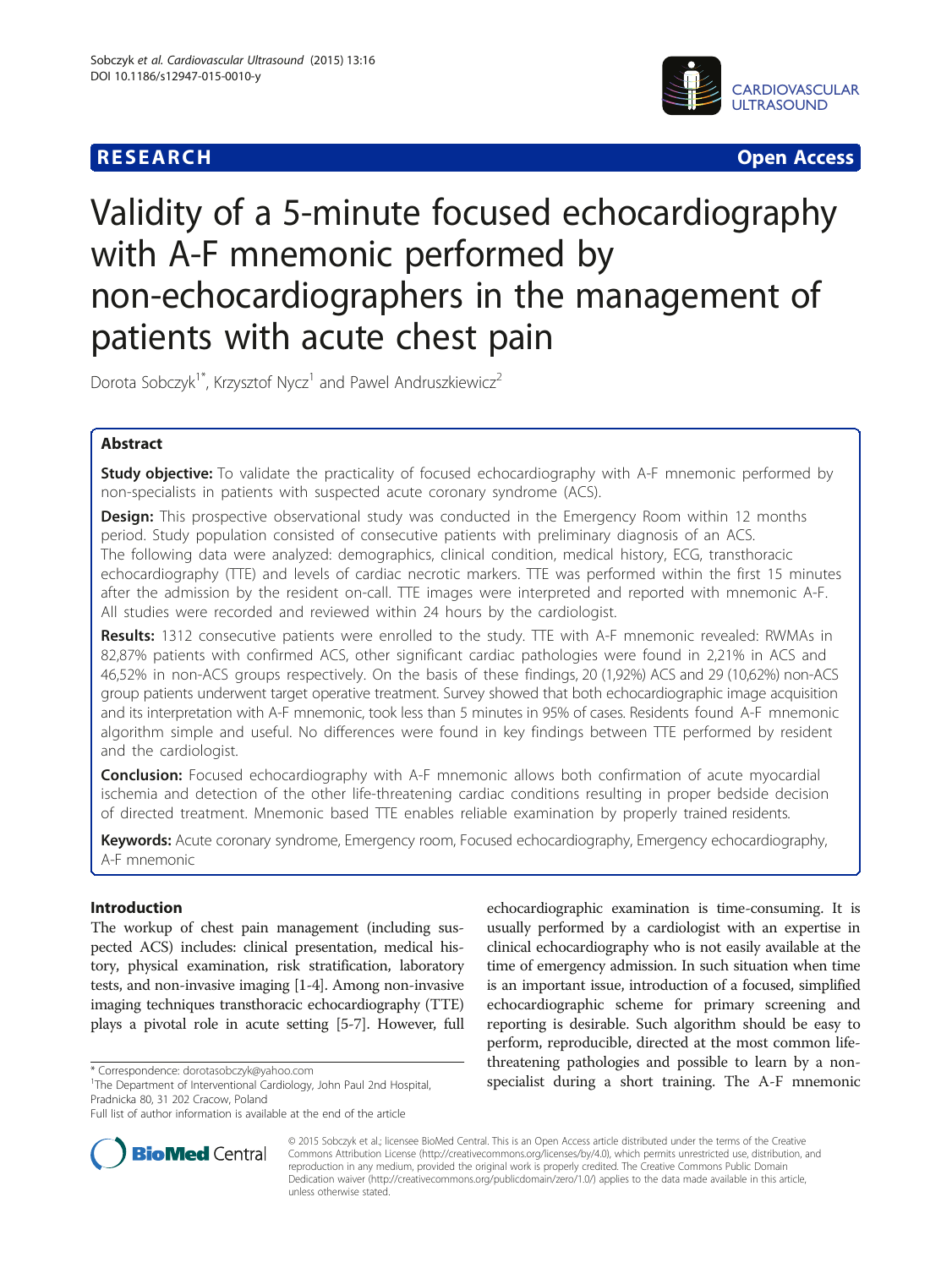meets all of these criteria and could be easy implemented in the emergency room settings [[8](#page-7-0)].

#### Study objective

The purpose of the present study was to validate the usefulness and practicality of focused transthoracic echocardiography with A-F mnemonic, performed by nonechocardiographers in patients with acute chest pain.

### Material and methods

The observational study was approved by the Local Ethical Committee of John Paul 2nd Hospital in Cracow (ref. number 792) and informed consent was obtained from all study participants.

The study was conducted in the Emergency Room of the Interventional Cardiology Department of John Paul 2nd Hospital in Cracow, within 12 months period (January 2013 to January 2014).

We prospectively enrolled all patients admitted to the Emergency Room with preliminary diagnosis of an acute coronary syndrome made by the pre-hospital health care providers. The diagnosis was based on typical clinical symptoms and ECG findings: new or presumed new significant ST-segment-T-wave (ST-T) changes, new left bundle branch block (LBBB) or development of pathological Q waves. Exclusion criteria were: age < 18 years and difficult acoustic window resulting in inability to obtain interpretable ultrasound images. 59 patients (59/1371, 4.3%) were excluded from final analysis because of difficult acoustic window and un-interpretable ultrasound images.

14 residents (at least after the completion of third year of training) were included in the study. All of them had basic skills in TTE and performed at least 75 examinations before participation in the study. Additionally, they underwent a minimum of 30-minutes didactic and 1,5 hour structured hands-on dedicated practice with the A-F examination scheme.

In the Emergency Room, clinical condition was assessed according to both Canadian Cardiovascular Society (CCS) and New York Heart Association (NYHA) classifications. Prior myocardial infarction, coronary revascularization and pre-hospital cardiac arrest, were noted. In order to confirm the diagnosis of ACS, further investigations were instituted including: ECG, transthoracic echocardiography (TTE) and blood tests for measurement of biomarkers for myocardial damage.

Electrocardiogram (ECG) was performed within 5 minutes after the admission to the Emergency Room and repeated in 15-minutes intervals in symptomatic patients with an initial non-diagnostic ECG and during every recurrence of symptoms. The ECG recording included: standard 12-leads, right precordial leads (V3R, V4R) and posterior leads (V7-V9) when appropriate.

According to newly introduced institutional fast-track protocol, transthoracic bedside echocardiography was performed within the first 15 minutes after patient's presentation, by the resident on-call. Duration of the examination was recorded and usefulness of the mnemonic was assessed by the physicians. TTE images were interpreted with the simplified mnemonic A-F, introduced in our Emergency Room in order to standardize bedside cardiac examination. In A-F mnemonic, consecutive letters of an alphabet represent a particular anatomical structure or measure of cardiac function: A-aorta, B-both ventricles, C-contractility, D-dimensions, E-effusion, F-further abnormalities (Table [1](#page-2-0)). The examinations were conducted with portable ultrasound system equipped with a 1–5 MHz transthoracic phased-array transducer (Vivid I, GE Healthcare, USA, and CX 50, Philips, Eindhoven, Netherlands). Heart was visualized in 5 basic echocardiographic views: parasternal long axis, parasternal short axis, apical four-chamber, apical two-chamber and subcostal. All studies were recorded as digital 10-seconds video clips and reviewed within 24 hours by the consultant cardiologist unaware of the resident's conclusions. For the purpose of the study, the cardiologist was asked to summarize his/her findings using AF-mnemonic tool structure and if necessary to add important information extending beyond this scheme. Both summaries were confronted by independent researcher (experienced cardiologist-echocardiographer) during the analysis and the decision was made if any discrepancies between the two diagnoses might have had any impact for the choice of treatment and the final outcome.

Blood samples were collected for plasma levels of biomarkers of myocardial damage: creatine kinase (CK), cardiac isoenzyme of creatine kinase (CK-MB) and high sensitivity troponin T (hsTnT), at the time of admission and, if necessary, by repeated measurements every 3–6 hours within the first day of hospitalization. Blood tests were assayed by routine automated laboratory techniques (Cobas System 6000, Roche Diagnostics GmbH, Manheim, Germany). All biochemical analyses were performed in the central hospital laboratory, certified with cardiac and clinical chemistry program by RIQAS (Randox International Quality Assessment Scheme, UK).

Coronary angiogram was performed in the following groups of patients: with typical chest pain and typical ischemic ECG changes (as stated above), regardless of cardiac biomarkers on admission; with atypical clinical presentation (atypical chest pain, non-diagnostic ECG) but with elevated cardiac biomarkers on admission and/or typical evolution (rise or fall) of biomarkers in following 3–6 hours; with atypical clinical presentation (atypical chest pain, non-diagnostic ECG) and negative cardiac biomarkers, but with multiple risk factors (e.g. hypertension, dyslipidemia, diabetes, previous MI, previous revascularization, positive family history) and new or presumed new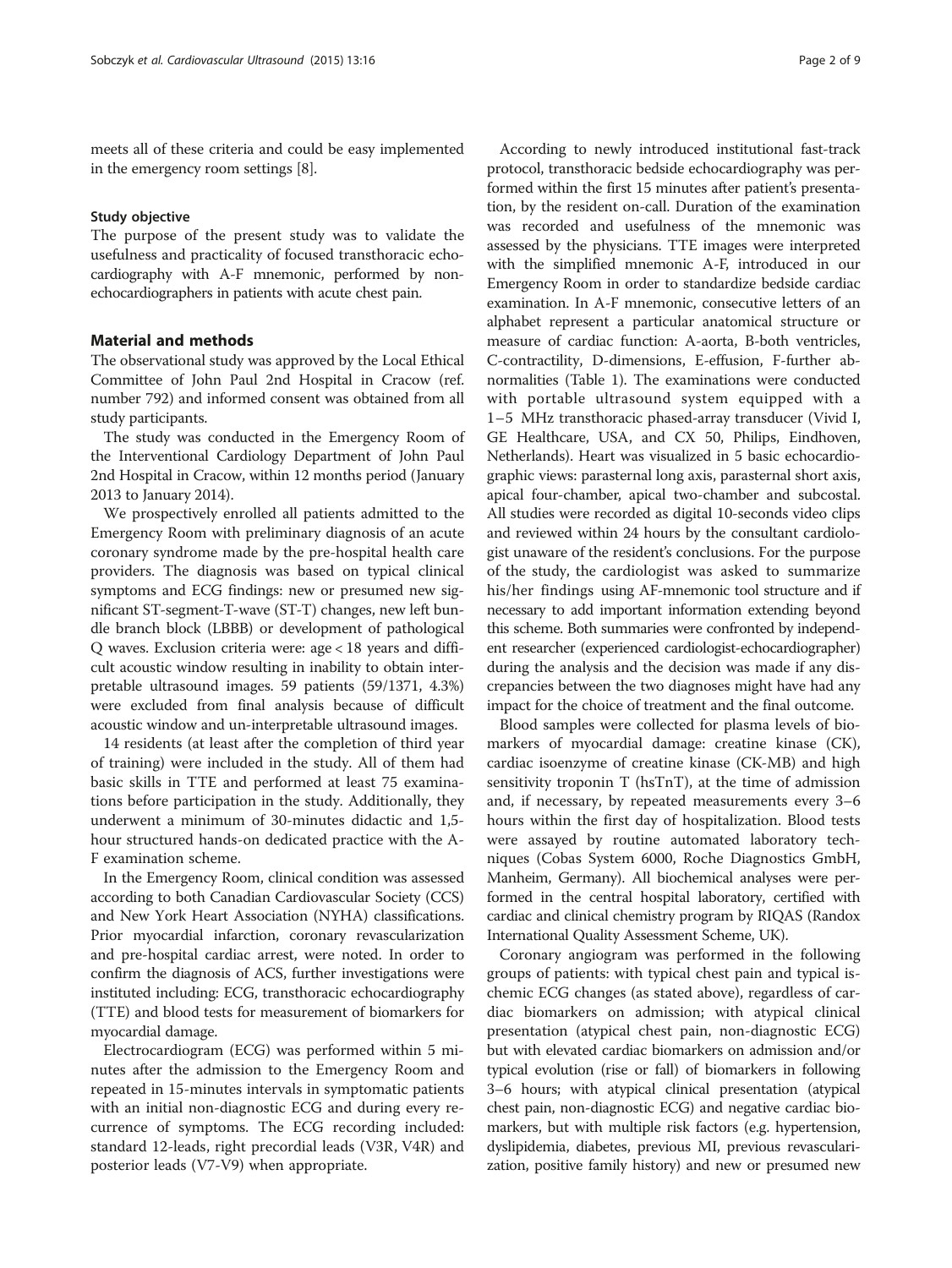| Letter | <b>Description</b>    | Question                                              | Possible diagnosis (if the answer is YES)               |
|--------|-----------------------|-------------------------------------------------------|---------------------------------------------------------|
|        | Aorta                 | Is aortic root dilated?                               | Aortic root dilatation/aneurysm                         |
|        |                       | Is proximal aortic diameter > 4 cm?                   | Ascending aortic dilatation/aneurysm                    |
|        |                       | Is dissection flap seen?                              | Aortic dissection                                       |
| B      | Both ventricles       | Is there RV overload present?                         | Pulmonary embolism                                      |
|        |                       | RV/LV > 1                                             | Pulmonary hypertension                                  |
|        |                       | D-sign                                                | RV infarction                                           |
| C      | Contractility         | Is LV contractility impaired?                         |                                                         |
|        |                       | Depressed global systolic function                    | LV heart failure                                        |
|        |                       | Regional wall motion abnormalities                    | Acute myocardial infarction                             |
|        |                       | Is RV contractility impaired?                         |                                                         |
|        |                       | Depressed global systolic function                    | RV heart failure; RV infarction; pulmonary embolism     |
| D      | <b>Dimensions</b>     | Are there any abnormal dimensions?                    |                                                         |
|        |                       | Ascending aorta > 4 cm                                | Aortic dilatation/aneurysm (look for aortic dissection) |
|        |                       | LV end-diastolic dimension $> 6$ cm                   | LV dilatation (assess global LV function)               |
|        |                       | $RV$ end-diastolic dimension $> 4.2$ cm               | RV dilatation (look for the RV overload)                |
|        |                       | LA anteroposterior dimension $> 4.5$ cm               | LA dilatation                                           |
|        |                       | RA major $> 5.4$ cm and/or minor dimension $> 4.4$ cm | RA dilatation (look for RV overload)                    |
| F      | Effusion              | Is pericardial effusion present?                      | Pericardial effusion                                    |
|        |                       | Are there any signs of cardiac tamponade?             | Cardiac tamponade                                       |
|        |                       | RA end-systolic or diastolic collapse                 |                                                         |
|        |                       | RV diastolic collapse                                 |                                                         |
|        |                       | Vena cava plethora                                    |                                                         |
|        |                       | Is there pleural effusion?                            | Pleural effusion                                        |
|        | Further abnormalities | Any other abnormal findings not listed above?         |                                                         |

<span id="page-2-0"></span>Table 1 Description of the mnemonic A-F algorithm

From: Sobczyk and Andruszkiewicz P [[8](#page-7-0)].

regional wall motion abnormalities in TTE on admission (performed according to A-F mnemonic) (Figure [1](#page-3-0)).

Medical data were analyzed independently by the authors and in each case a consensus was achieved. No ambiguous echocardiographic examinations were recorded, all results were clearly stated in a dichotomic manner: echocardiographic abnormality present or not.

Statistical analysis was performed using STATISTICA v 8.0 software. Numerical data were expressed as mean values ± SD.

#### Results

1312 consecutive adult patients (858 male, age 21–98 years, mean age  $67 \pm 12,32$  years) were enrolled to the study. Baseline demographic and clinical data are shown in Table [2](#page-4-0). Echocardiographic findings are summarized in Table [3.](#page-4-0)

Chest pain was present in 98,1% of patients, with 51,68% of patients in 4 CCS class. Dyspnea was observed in 36,28% of patients, with 8,69% of patients in NYHA 4 class. ECG on admission revealed ST-depression in 56,55% and ST-elevation in 37,35% of patients (Table [2](#page-4-0)).

Troponin T levels were higher than 99th percentile of upper range limit (URL) in 87,42% of patients, exceeding three times URL in 64,94% of cases (Table [2](#page-4-0)). Coronary angiography was performed in 95,05% of patients. 75,3% of them had subsequent coronary revascularization (PCI or CABG). The final diagnosis of myocardial infarction (with or without persistent ST-segment elevation), unstable angina (UA) or Takotsubo cardiomyopathy, was determined according to the recent clinical guidelines (the group with confirmed ACS). Final ACS diagnosis was confirmed in 79,19% of enrolled patients.

Echocardiography performed on admission showed regional wall motion abnormalities (RWMAs), with normal wall thickness and no features of post-infarction scar, in 99,5% of patients with STEMI and 78,5% with NSTEMI, and it was considered an echocardiographic finding enhancing the probability of ACS. Coexisting cardiac pathology (apart from ACS) was revealed in 23 patients (2,21%) with confirmed ACS. In 20 of them (86,96%), with significant structural disease (at least moderate aortic stenosis, severe mitral regurgitation, post-infarction VSD), TTE was a decisive diagnostic tool determining the choice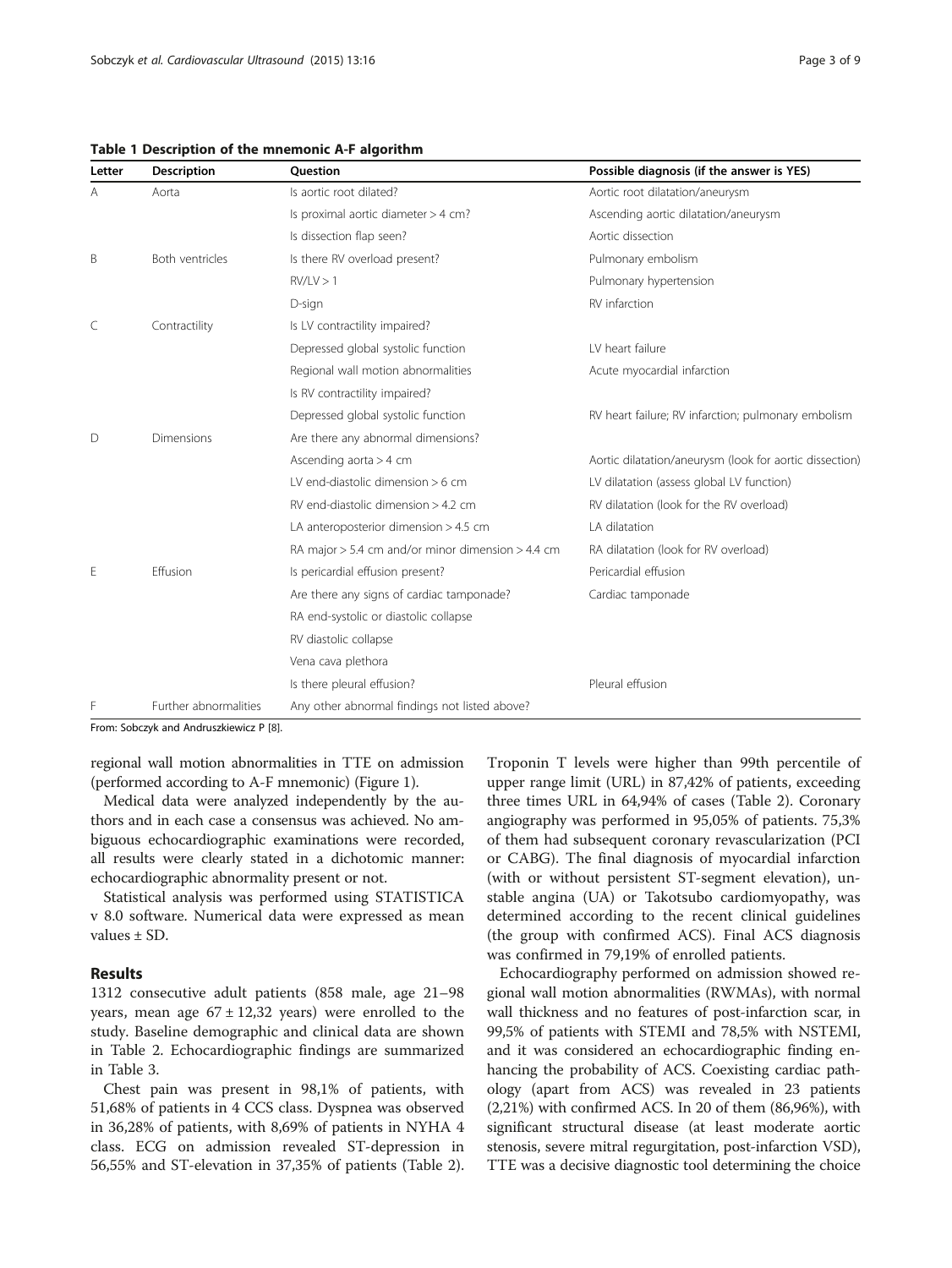<span id="page-3-0"></span>

of a treatment. After coronary angiography, all these patients underwent urgent coronary artery bypass grafting with additional target procedure: aortic valve replacement, mitral valve annuloplasty or VSD closure.

In patients in whom the initial suspicion of ACS was not finally confirmed, the final diagnosis was established based on echocardiography alone or additional diagnostic tests (blood tests, chest X-ray, computed tomography). In 127 patients (46,52%) from this group, clinically significant echocardiographic abnormalities were found during the AF-mnemonic - based TTE exam (Table [4\)](#page-5-0). On the basis of these findings, 29 patients (10,62%) underwent invasive treatment: aortic valve replacement, mitral annuloplasty, aortic alloplasty, decompression of tamponade, VSD closure, fibrinolysis, removal of infected pacemaker electrode.

Survey of the residents involved in the study, showed that focused echocardiographic examination and its interpretation based on A-F mnemonic, took less than 5 minutes in 95% of cases. All of them found A-F mnemonic algorithm very useful in sticking to the examination structure and avoiding omissions of the important findings. No differences were found in key findings and conclusions between TTE performed by the resident on-call and the cardiologist (Table [5](#page-6-0)). In 242/1312 (18,45%) cases cardiologists reported extra findings extending beyond the A-F scheme (mild mitral valve regurgitation, mild or moderate tricuspid valve regurgitation, mild left atrial enlargement). According to the cardiologist in charge of the study none of these, however, had any impact on the choice of the instituted treatment.

### **Discussion**

According to recent clinical guidelines echocardiography plays an important role as a first-line emergency diagnostic tool in patients with chest pain (including suspected ACS) [[2-5\]](#page-7-0). It is a quick and safe method to establish dynamic cardiac anatomy and pathophysiology. Echocardiographic evidence of new regional wall motion abnormalities is one of the diagnostic criteria for an acute myocardial infarction (when combined with detection of rise and/or fall of cardiac biomarkers) [[2\]](#page-7-0) whereas impaired left ventricular global systolic function is a factor related with a poor prognosis. Moreover, TTE can facilitate differential diagnosis of various diseases related with chest pain [\[2-4,6,7,9-13](#page-7-0)]. Several life-threatening conditions (acute aortic dissection, acute pulmonary embolism, cardiac tamponade, severe valvular disease or hypertrophic cardiomyopathy) requiring urgent treatment, can be identified with this bedside tool [\[9-13](#page-7-0)].

Although some might argue that TTE has no added value in the non-shocked patient, all recent clinical guidelines for diagnosis and management of myocardial infarction, emphasize the role of TTE as the initial imaging modality in patients with acute chest pain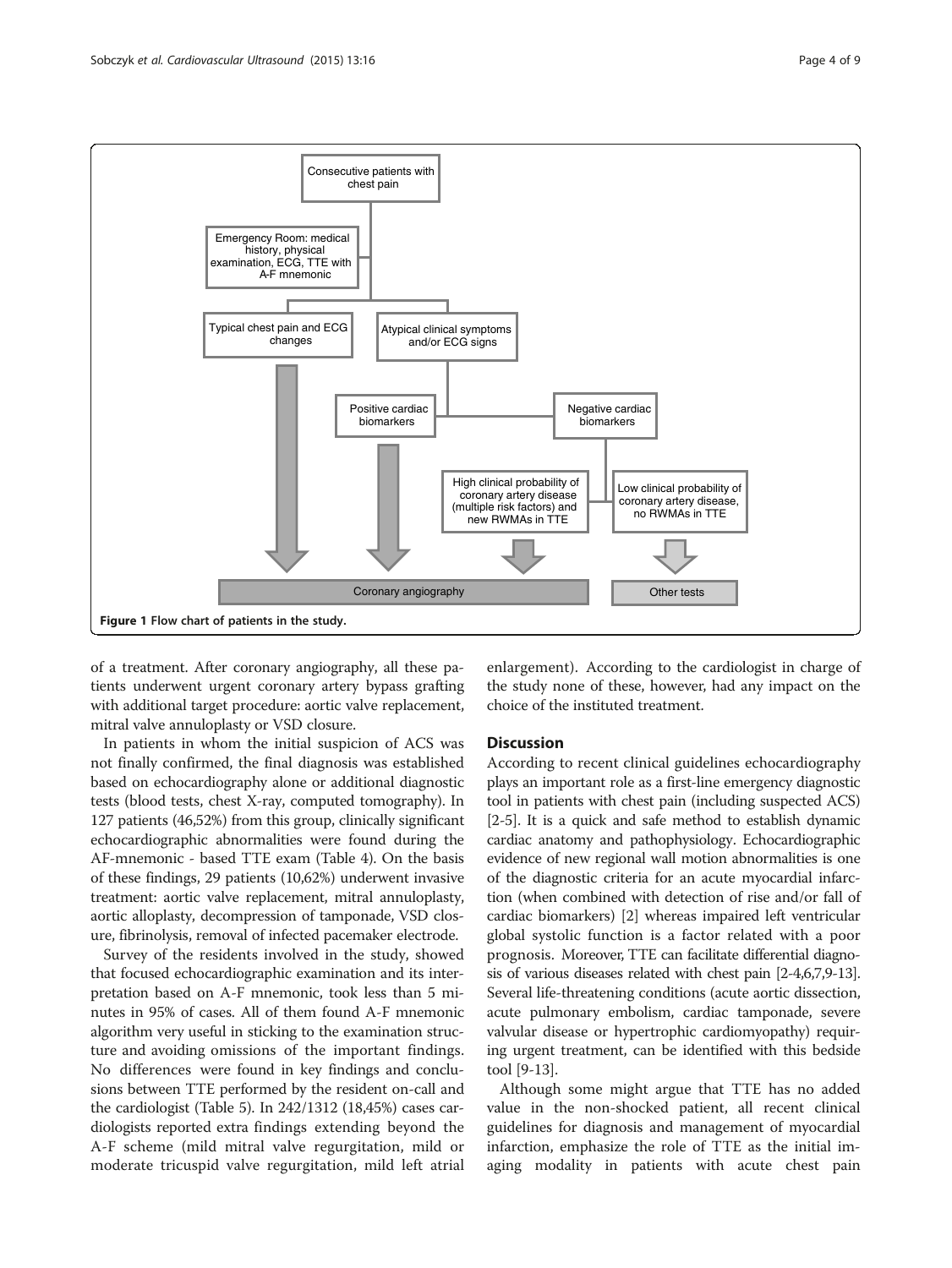<span id="page-4-0"></span>Table 2 Demographic and clinical characteristics of the study population

| Characteristic                     | Value                |
|------------------------------------|----------------------|
| Age (years)                        | $67 \pm 12, 32$      |
| Male sex, n (%)                    | 858 (65,39)          |
| CCS class                          | $3,38 \pm 0,73$      |
| NYHA class                         | $1,64 \pm 0,97$      |
| Concomitant diagnosis, n (%):      |                      |
| Prior myocardial infarction        | 268 (20,43)          |
| Prior PCI                          | 257 (19,59)          |
| Prior CABG                         | 70 (5,34)            |
| Prior AVR                          | 12 (0,91)            |
| Pre-hospital cardiac arrest, n (%) | 76 (5,79)            |
| ECG changes at admission, n (%):   |                      |
| ST depression                      | 742 (56,55)          |
| ST elevation                       | 490 (37,35)          |
| Q/QS complex                       | 213 (16,23)          |
| Negative T-waves                   | 161 (12,27)          |
| LBBB                               | 49 (3,73)            |
| Other                              | 167 (12,73)          |
| hs TnT (ng/ml)                     | $0.41 \pm 0.86$      |
| <b>CPK (U/I)</b>                   | $452,96 \pm 2256,02$ |
| $CM-MB$ (U/I)                      | $40,86 \pm 54,23$    |

PCI-percutaneous coronary intervention; CABG-coronary artery bypass grafting; AVR-aortic valve replacement; LBBB-left bundle branch block; hs TnT-high sensitivity troponin T; CPK-creatine kinase; CK-MB-cardiac isoenzyme of creatine kinase.

[[2-4,12](#page-7-0)-[14\]](#page-7-0). Everyday emergency practice in our center also confirms the importance of this diagnostic procedure. We have observed numerous patients with typical chest pain and ST-segment changes (also ST elevation) caused by other than ACS, life-threatening conditions that could have been detected by focused TTE, i.e. acute aortic dissection, cardiac tamponade or acute pulmonary embolism. In this subset of patients, immediate coronary angiography may expose them to an unnecessary risk (i.e. catheterization of false lumen in patients with acute proximal aortic dissection) and finally delay appropriate treatment. That is why we believe that echocardiography should be routinely available in Emergency/Admission Room and implemented in all patients with suspected ACS (if it is possible without delay of target treatment). Based on both current recommendations and own experience, focused TTE with A-F mnemonic was introduced in our hospital as an integral and mandatory part of an initial evaluation of all patients admitted due to chest pain/ suspected ACS. It must be highlighted that bedside TTE with A-F mnemonic is not equivalent and does not replace the comprehensive echocardiographic examination, performed as recommended by the guidelines.

LVEF-left ventricular ejection fraction.

Performing TTE should not delay direct treatment of suspected ACS. In all patients with typical clinical manifestation and ST elevation on ECG, emergency coronary angiography and subsequent revascularization should be initiated as soon as possible. However, limited bedside TTE usually does not take more than five minutes and may be performed simultaneously with other procedures on admission (ECG recording, collecting blood samples or preparation for coronary angiography). High prevalence of other cardiac and non-cardiac life-threatening conditions mimicking the clinical presentation of ACS, justifies the implementation of additional imaging tests in the management of patients with suspected ACS. In our study population, final ACS diagnosis was confirmed in 79,19% of enrolled patients.

Correct and quick diagnosis of a suspected acute coronary syndrome at admission determines outcome of the treatment. However, unquestionable value of TTE may be limited by the lack of skill and competency in the physicians. The full echocardiographic examination seems to be too complicated, extensive and time-consuming and some important pathologies may be overlooked and

| Echocardiographic Findings<br>mnemonic |                                             | Value              |
|----------------------------------------|---------------------------------------------|--------------------|
| A (aorta)                              | Aortic dilatation, n (%)                    | 62 (4,73)          |
|                                        | Aortic dissection, n (%)                    | 5(0,38)            |
| B (both ventricles)                    | Right ventricular dilatation, n (%)         | 46 (3,51)          |
|                                        | Right ventricular overload, n (%)           | 20 (1,52)          |
| C (contractility)                      | Regional wall motion disturbances,<br>n (%) | 921 (70,19)        |
|                                        | LVEF (%)                                    | $46,569 \pm 13,41$ |
|                                        | LVEF ≤ 30%, n $(%)$                         | 199 (15,17)        |
| D (dimensions)                         | Abnormal heart dimensions, n (%)            | 325 (24,77)        |
|                                        | Left ventricular dilatation, n (%)          | 71 (5,41)          |
|                                        | Left ventricular hypertrophy, n (%)         | 145 (11,05)        |
|                                        | Left and right atrial dilatation, n (%)     | 104 (7,97)         |
|                                        | Right ventricular dilatation, n (%)         | 54 (4,12)          |
| E (effusion)                           | Pericardial or pleural effusion, n (%)      | 61(4,65)           |
|                                        | Pericardial effusion, n (%)                 | 48 (3,66)          |
|                                        | Cardiac tamponade, n (%)                    | 3(0,23%)           |
|                                        | Pleural effusion, n (%)                     | 18 (1,37)          |
| F (further                             | Further abnormalities, n (%)                | 242 (18,45)        |
| abnormalities)                         | Mitral valve abnormalities, n (%)           | 126 (9,60)         |
|                                        | Aortic valve abnormalities, n (%)           | 77 (5,87)          |
|                                        | Other, n (%)                                | 78 (5,95)          |
| $A + B + F + F$                        | Any abnormality                             | 319 (24,31)        |
| Normal study                           | No abnormalities                            | 74 (5,64)          |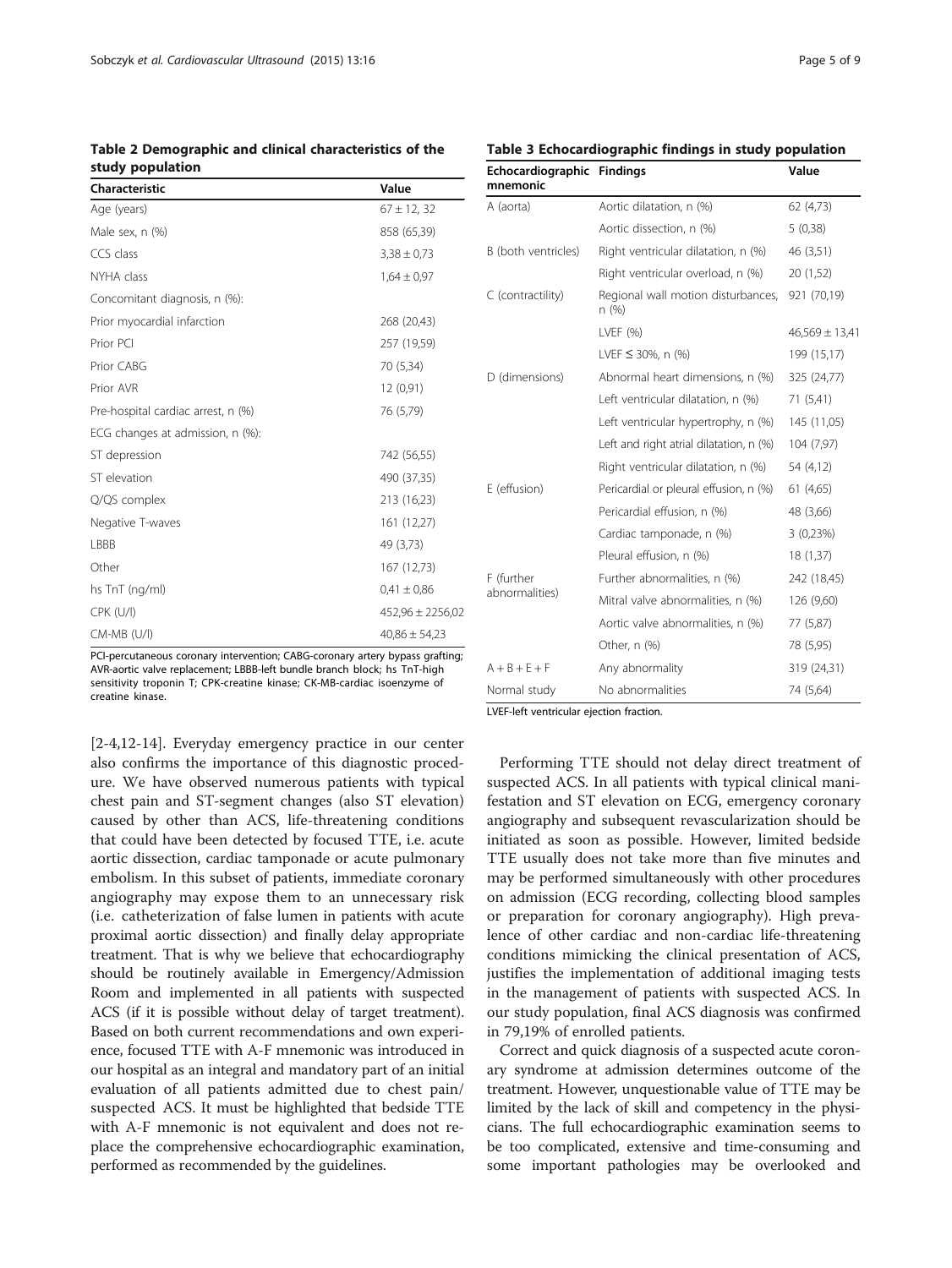| <b>Final diagnosis</b>                                     | Number of<br>patients (%) | <b>Echocardiographic findings</b>                               | Echocardiographic<br>diagnosis, n (%) |
|------------------------------------------------------------|---------------------------|-----------------------------------------------------------------|---------------------------------------|
| Confirmed ACS                                              | 1039 (79,19)              | <b>RWMA</b>                                                     | 861 (82,87)                           |
| <b>NSTEMI</b>                                              | 543 (52,26)               | <b>RWMA</b>                                                     | 426 (78,45)                           |
| <b>STEMI</b>                                               | 387 (37,25)               | <b>RWMA</b>                                                     | 385 (99,48)                           |
| UA                                                         | 92 (8,85)                 | <b>RWMA</b>                                                     | 33 (35,87)                            |
| Takotsubo cardiomyopathy                                   | 17 (1,65)                 | RWMA, apical ballooning                                         | 17 (100)                              |
| Adjective diagnosis in confirmed ACS                       | 23(2,21)                  | listed below                                                    | 23 (100)                              |
| Moderate/severe aortic stenosis                            | 16 (1,54)                 | AV calcification                                                | 16 (100)                              |
| Severe mitral regurgitation                                | 3(0,29)                   | MR jet                                                          | 3(100)                                |
| Decompensated CHF                                          | 3(0,29)                   | dilated LV, LA, small pericardial/pleural<br>effusion, low LVEF | 3(100)                                |
| Ventricular septal defect                                  | 1(0,09)                   | IVS interruption                                                | 1(100)                                |
| Non-confirmed ACS                                          | 273 (20,81)               | any abnormality                                                 | 151 (55,31)                           |
| Decompensated CHF                                          | 51 (18,68)                | dilated LV, LA, small pericardial/pleural<br>effusion, low LVEF | 51 (100)                              |
| Stable CAD                                                 | 35 (12,92)                | <b>RWMA</b>                                                     | 0(0)                                  |
| Acute pulmonary embolism                                   | 21 (7,69)                 | RV overload                                                     | 20 (95,27)                            |
| Aortic valve disease                                       | 15 (5,49)                 | AV calcification                                                | 15 (100)                              |
| Myocarditis                                                | 10(3,66)                  | moderately impaired global LV contractility                     | 8(80)                                 |
| Tachycardia (AF, SVT)                                      | 10(3,66)                  | atrial dilatation                                               | 8(80)                                 |
| Pericarditis                                               | 8(2,93)                   | pericardial effusion, thickened pericardium                     | 8(100)                                |
| Prinzmetal angina                                          | 8(2,93)                   | none                                                            | 8(100)                                |
| Pneumonia                                                  | 6(2,19)                   | small pleural effusion                                          | 4 (66,666)                            |
| Mitral valve disease                                       | 5(1,83)                   | MR jet                                                          | 5(100)                                |
| Aortic dissection                                          | 5(1,83)                   | dilated aorta, dissection flap                                  | 5(100)                                |
| Hypertensive crisis                                        | 6(2,19)                   | LVH                                                             | 6(100)                                |
| Exacerbated COPD                                           | 4(1,47)                   | RV dilatation                                                   | 4(100)                                |
| <b>HOCM</b>                                                | 4(1,47)                   | severe LVH, LVOTO                                               | 4(100)                                |
| Cardiac tamponade                                          | 3(1,09)                   | pericardial effusion, RA and RV collapse                        | 3(100)                                |
| Ventricular septal defect                                  | 2(0,73)                   | IVS interruption                                                | 2(100)                                |
| Hypovelemic shock                                          | 1(0,37)                   | small LV, $IVC < 1$ cm                                          | 1(100)                                |
| Infective endocarditis associated with pacemaker electrode | 1(0,37)                   | abnormal structures on the pacemaker electrode                  | 1(100)                                |
| Perivalvular leak in AVR                                   | 1(0,37)                   | perivalvular jet                                                | 1(100)                                |
| Lung tumor                                                 | 1(0,37)                   | none                                                            | 1(100)                                |
| Acute pancreatitis                                         | 1(0,37)                   | none                                                            | 1(100)                                |
| Exacerbated polimyositis                                   | 1(0,37)                   | none                                                            | 1(100)                                |
| Other                                                      | 71 (26,01)                | no abnormal findings                                            | 71 (100)                              |

<span id="page-5-0"></span>Table 4 Final diagnosis of patients admitted with the primary diagnosis of ACS with the prevalence of typical echocardiographic findings reported by limited TTE with A-F mnemonic

ACS-acute coronary syndrome; NSTEMI-non-ST-elevation myocardial infarction; STEMI-ST-elevation myocardial infarction; UA-unstable angina; RWMAs-regional wall motion abnormalities; AV-aortic valve; MR-mitral regurgitation; LA-left atrium; LV-left ventricle; IVS-inteventricular septum; RV-right ventricle; RA-right atrium; IVC-inferior vena cava; CHF-chronic heart failure; COPD-chronic obstructive pulmonary disease; AVR-aortic valve replacement; HOCM-hypertrophic obstructive cardiomyopathy; LVH-left ventricular hypertrophy; LVOTO-left ventricular outflow tract obstruction.

omitted especially when distracting abnormalities are present. Thus echocardiographic diagnosis of ACS in an Emergency Room should concentrate on: evaluation of presence of new RWMAs; global left ventricular systolic function assessment (as a predictor of outcome); and

identification of other pathologies leading to chest pain or dyspnea.

In order to improve the standard of care of patients with suspected ACS in our Emergency Room, we decided to introduce a new fast-track protocol based on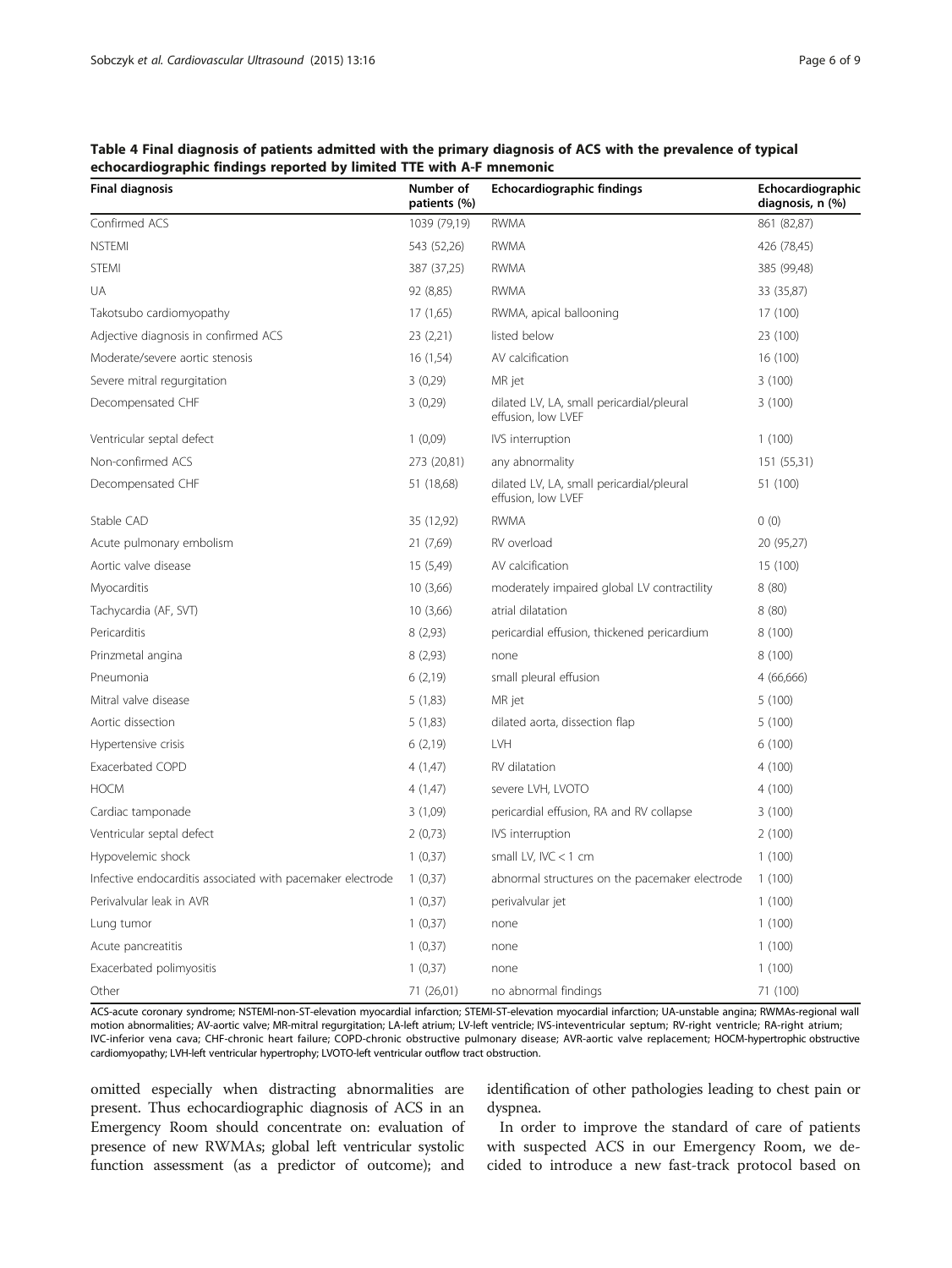<span id="page-6-0"></span>Table 5 Comparison of A-F-based echocardiography performed by residents on call and examination reported by cardiologist

| A-F<br>mnemonic | <b>Findings</b>                                                                                | Concordance between<br>the reports (%) |
|-----------------|------------------------------------------------------------------------------------------------|----------------------------------------|
| A               | Aortic dilatation                                                                              | 100                                    |
| Α               | Intimal flap                                                                                   | 100                                    |
| B               | <b>RV</b> dilatation                                                                           | 100                                    |
| B               | $RV$ overload $(RV > LV)$                                                                      | 100                                    |
| C               | <b>RWMAs</b>                                                                                   | 100                                    |
| C               | Apical balooning                                                                               | 100                                    |
| C               | Severely depressed global<br>IV function                                                       | 100                                    |
| D               | Abnormal heart dimensions<br>(mild left atrial dimension)                                      | 57,32                                  |
| F               | Pericardial effusion                                                                           | 100                                    |
| F               | Pleural effusion                                                                               | 100                                    |
| F               | Further abnormalities (mild mitral<br>regurgitation, mild/moderate<br>tricuspid regurgitation) | 70,76                                  |

RV-right ventricular; RWMAs-regional wall motion abnormalities; LV-left ventricular.

TTE performed by the residents on-call. Our present study confirmed the utility of early simplified TTE in ACS suspected patients. RWMAs were present in 82, 87% of patients with confirmed ACS (with almost 100% prevalence in STEMI and Takotsubo cardiomyopathy). The study showed that new RWMAs on echocardiography strongly supported ACS diagnosis and was a deciding factor for a further coronary angiography in patients with atypical clinical symptoms and/or atypical ECG changes. TTE with A-F mnemonic revealed significant cardiac pathology in 127 (46,52%) non-ACS and 23 (2,21%) ACS patients. On the basis of these findings, 20 (1,92%) of ACS and 29 (10,62%) of non-ACS group patients underwent target invasive treatment (aortic valve replacement, mitral annuloplasty, aortic alloplasty, decompression of tamponade, VSD closure, fibrinolysis, removal of infected pacemaker electrode).

All echocardiographic examinations were repeated within 24 hours by a cardiology consultant with expertise in echocardiography, and all digital clips recorded and described based on A-F mnemonic by residents, were reviewed by investigators blinded to the final diagnosis. Comparison of both examinations confirmed 100% coincidence of A-F-based findings. In almost 20% of cases cardiologists reported extra findings extending beyond the A-F scheme, but none of these however had any impact on the choice of the treatment. This excellent coherence between TTE reports done by residents and cardiologistsechocardiographers is puzzling. It may result from their competency in echocardiography. All residents had basic skills in echocardiography with at least 75 exams performed till the end of 2012 (mean 86 examinations/ resident).

Vignon et al. [\[15](#page-7-0)] in a prospective descriptive clinical study assessed the efficacy of limited tailored echocardiographic training for non-cardiology residents without any ultrasound experience. The authors proved that a 12 hour training program was sufficient for reaching competence in basic critical care echocardiography. Mjolstad et al. [[16](#page-8-0)] examined the feasibility and reliability of pocketsize hand-held echocardiography (PHHE) by medical residents with limited experience in ultrasound. Based on high correlation with reference method, authors concluded that focused examinations performed by residents after a training period, bring a reliable information and have the potential to improve in-hospital diagnostic procedures. Fredericksen et al. [\[17](#page-8-0)] compared the diagnostic accuracy of point-of-care (POC) echocardiography performed by a novices versus experienced cardiologists with an expertise in echocardiography, with regard to the assessment of six cardiac conditions: pericardial effusion, left ventricular (LV) dilatation, right ventricular dilatation, LV hypertrophy, LV failure and aortic stenosis. This study showed that a novice examiner was able to detect common and significant heart pathology in six different categories with good accuracy. Muniz Pazeli et al. [[18](#page-8-0)] investigated whether a nephrologist with limited ultrasound training could accurately assess the volume status by inferior vena cava diameter in hemodialysis patients. The inter-examiner agreement between nephrologist and cardiologist was excellent.

Defined competence level is required to perform trustworthy examination. According to European Association of Echocardiography (EAE) [\[19\]](#page-8-0) 350 examinations must be performed to achieve a basic level of competence. All residents participated in our study apart from a standard TTE training underwent a 1,5-hour structured hands-on dedicated practice with the A-F scheme practical implementation. Survey showed that both echocardiographic image acquisition and interpretation based on A-F mnemonic, usually took less than 5 minutes. All residents found A-F mnemonic algorithm very simple and useful in sticking to the examination structure and helpful in avoiding omissions of important findings.

It is well documented that focused bedside echocardiography can bring important anatomical and hemodynamic information in an acute setting. It can affect the patient's management, direct further diagnosis and modify therapeutic decision. Panaoulas et al. [\[20\]](#page-8-0) proved a significant impact of point-of-care (POC) echocardiography on final clinical diagnosis in cardiac patients. Final-year medical students and junior doctors without prior ultrasound experience participated in the study after a 2-hours bedside tutorial. The use of POC echocardiography significantly improved the diagnostic accuracy in comparison to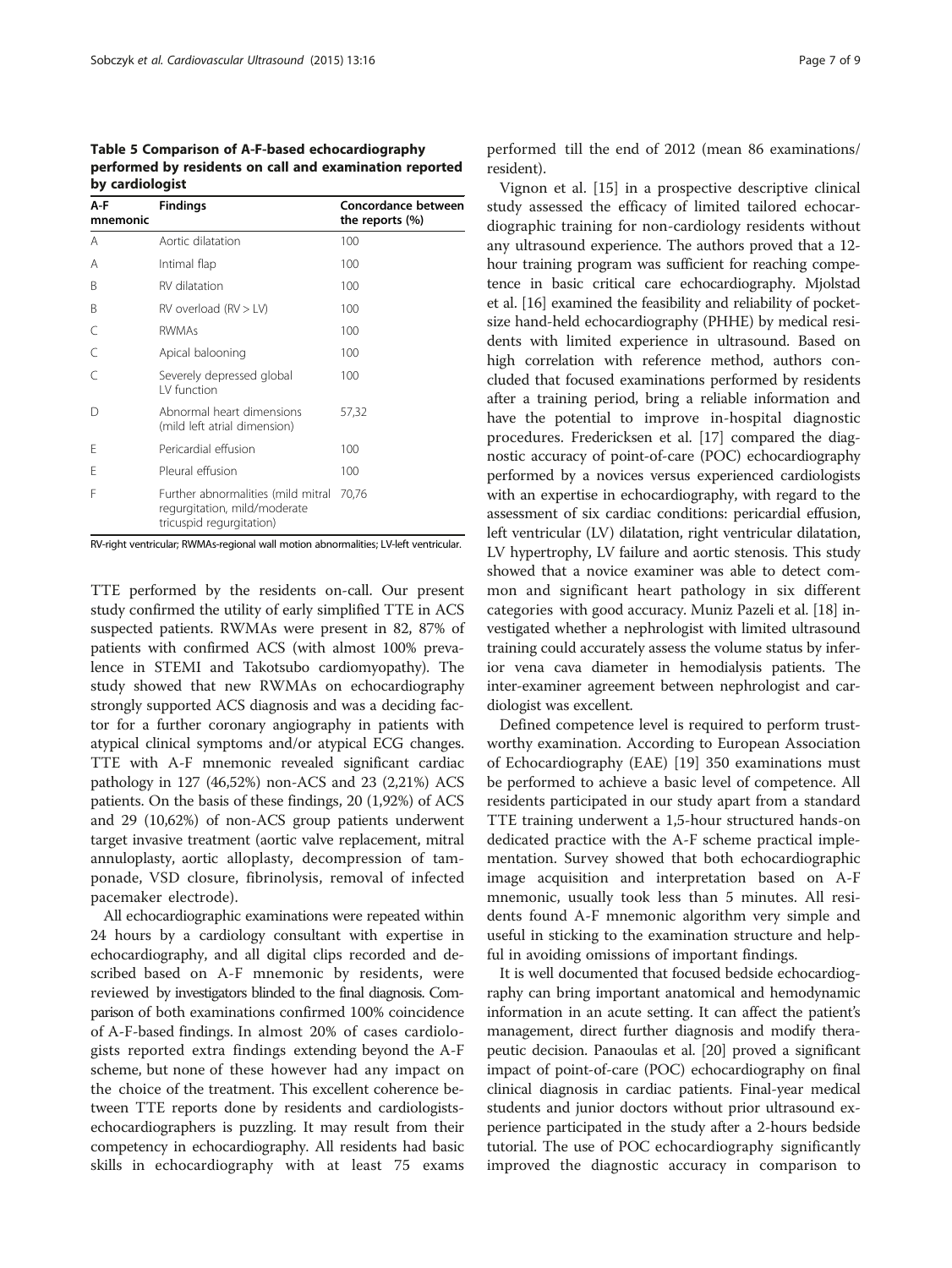<span id="page-7-0"></span>physical examination, medical history and ECG findings. Spencer et al. [[21\]](#page-8-0) also noted that POC echocardiography substantially improved the detection of important cardiovascular pathologies compared with physical examination. Manasia et al. [\[22\]](#page-8-0) reported that limited TTE performed by intensivists, provided new information and altered further management in a significant number of intensive care patients.

We recently validated the usefulness of A-F mnemonic in patients with non-ST-segment elevation ACS [\[23](#page-8-0)]. Analysis of 916 patients with suspected NSTE-ACS showed a strong correlation between echocardiographic abnormalities in points B-F of A-F mnemonic with other than coronary ethology of chest pain.

In summary we conclude that: 1. Limited echocardiography with A-F mnemonic is useful in patients with suspected acute coronary syndrome. It allows both confirmation of acute myocardial ischemia and detection of the other life-threatening cardiac conditions requiring definite treatment. 2. This 5 minutes exam covers a sufficient spectrum of morphological and functional abnormalities of the heart, great vessels and adjacent structures, which can alter the diagnostic and therapeutic management in suspected ACS. 3. Residents with a basic knowledge of echocardiography and short training can perform a reliable initial TTE assessment according to A-F mnemonic

#### Study limitations and potential pitfalls

Patients with difficult acoustic window (4.3%) were excluded from final analysis because of un-interpretable ultrasound images.

Cardiology consultants did not repeat the study, but reviewed the stored digital 10-seconds video clips, recorded by residents.

Echocardiographic evidence of new regional wall motion abnormalities is one of the diagnostic criteria for an acute myocardial infarction (only when combined with detection of rise and/or fall of cardiac biomarkers) whereas impaired left ventricular global systolic function is a factor related with a poor prognosis. Detection of RWMAs may be challenging especially for non-echocardiographers. Although detection of post-MI scar usually does not cause difficulties (end-diastolic wall thickness < 5 mm, hyperechogenicity), differentiation between preexisting and new hypokinesia may be difficult. Therefore it must be stressed out that echocardiography is only an imaging modality used in the diagnostic process among the others and does not replace clinical reasoning.

#### Competing interests

The authors declare that they have no competing interests.

#### Authors' contribution

DS: designed the study, supervised data collection, performed the analysis, drafted the manuscript, takes responsibility for the paper as a whole. KN: provided statistical advise on study design and analyzed the data, performed

the analysis, took part in manuscript preparation, contributed substantially to the revision of the manuscript. PA: took part in manuscript preparation, contributed substantially to the revision of the manuscript. All authors read and approved the final manuscript.

#### Acknowledgments

We would like to express our gratitude to Andrzej Kot, PhD, from University of Science and Technology in Krakow, Faculty of Mechanical Engineering and Robotics, Automatic Control Department, for his help, useful comments and contribution to our study and statistical analyses.

#### Author details

<sup>1</sup>The Department of Interventional Cardiology, John Paul 2nd Hospital, Pradnicka 80, 31 202 Cracow, Poland. <sup>2</sup>2nd Clinic of Anaesthesiology and Intensive Care, Warsaw Medical University, Warszawa, Poland.

#### Received: 27 January 2015 Accepted: 17 March 2015 Published online: 26 March 2015

#### References

- 1. Bhuiya FA, Pitts SR, McCaig LF. Emergency department visits for chest pain and abdominal pain: Unites States 1999–2008. NHS Sata Brief. 2010; 43.
- 2. Thygesen K, Alpert JS, Jaffe AS, Simoons ML, Chaitman BR, White HD, et al. Third universal definition of myocardial infarction. Eur Heart J. 2012;33:2551–67.
- 3. Steg GP, James SK, Atar D, Badano LP, Blomstrom-Lunquist C, Borger MA, et al. ESC Guidelines for the management of acute myocardial infarction in patients presenting with ST-segment elevation. The Task Force on the management of ST-segment elevation acute myocardial infarction of the European Society of Cardiology. Eur Heart J. 2012;33:2569–619.
- 4. Hamm CW, Bassand J-P, Agewall S, Bax J, Boersma E, Bueno H, et al. ESC Guidelines for the management of acute coronary syndromes in patients presenting without persistent ST-segment elevation. The Task Force for the management of acute coronary syndromes in patients presenting without persistent ST-segment elevation of European Society of Cardiology. Eur Heart J. 2011;32:2999–3054.
- 5. Cheitlin MD, Armstrong WF, Aurigemma GP, Beller GA, Bierman FZ, Davis JL, et al. ACC/AHA/ASE 2003 Guideline update for the clinical application of echocardiography: summary article. A report of the American College of Cardiology/American Heart Association Task Force on Practice Guidelines (ACC/AHA/ASE Committee to Update the 1997 Guidelines for the Clinical Application of Echocardiography). Circulation. 2003;108:1146–62.
- 6. Shah BN, Ahmadvazir S, Pabla JS, Zacharias K, Senior R. The role of urgent transthoracic echocardiography in the evaluation of patients with acute chest pain. Eur J Emerg Med. 2012;19(5):227–83.
- 7. Labovitz A, Noble VE, Bierig M, Goldstein SA, Jones R, Kort S, et al. Focused cardiac ultrasound in the emergent setting: a consensus statement of the American Society of Echocardiography and American College of Emergency Physicians. JASE. 2010;23(12):1225–30.
- 8. Sobczyk D, Andruszkiewicz P. Simple mnemonic for focused cardiac ultrasound examination in an emergency. Eur J Anaesthesiol. 2014;31(9):505–6.
- 9. Arntfield RT, Millington SJ. Point of care cardiac ultrasound applications in the emergency department and intensive care unit – a review. Current Cardiol Rev. 2012;8:98–108.
- 10. Frenkel O, Riguzzi C, Nagdev A. Identification of high-risk patients with acute coronary syndrome using point-of-care echocardiography in the ED. Am J Emerg Med. 2014. http://dx.doi.org?10.1016/j.ajem.2014.03.003.
- 11. Ferrada P, Evans D, Wolfe L, Anand RJ, Valquri P, Mayglothing J, et al. Findings of a randomized controlled trial using limited transthoracic echocardiogram (LTTE) as a hemodynamic monitoring tool in the trauma bay. J Trauma Acute Care Surg. 2014;76(1):31–7.
- 12. Ferrada P, Anand RJ, Whelan J, Aboutanos MA, Duane T, Malhotra A, et al. Limited transthoracic echocardiogram: so easy any trauma attending can do it. J Trauma. 2011;71(5):1327–31.
- 13. Pershad J, Myers S, Plouman C, Rosson C, Elam K, Wan J, et al. Bedside limited echocardiography by the emergency physician is accurate during evaluation of the critically ill patients. Pediatrics. 2004;114(6):e667–71.
- 14. Beaulieu Y. Bedside echocardiography in the assessment of the critically ill. Crit Care Med. 2007;35(5 Suppl):S235–49.
- 15. Vignon P, Mucke F, Bellec F, Marin B, Croce J, Brouqui T, et al. Basic critical care echocardiography: validation of a curriculum dedicated to noncardiologist residents. Crit Care Med. 2011;39(4):636–42.